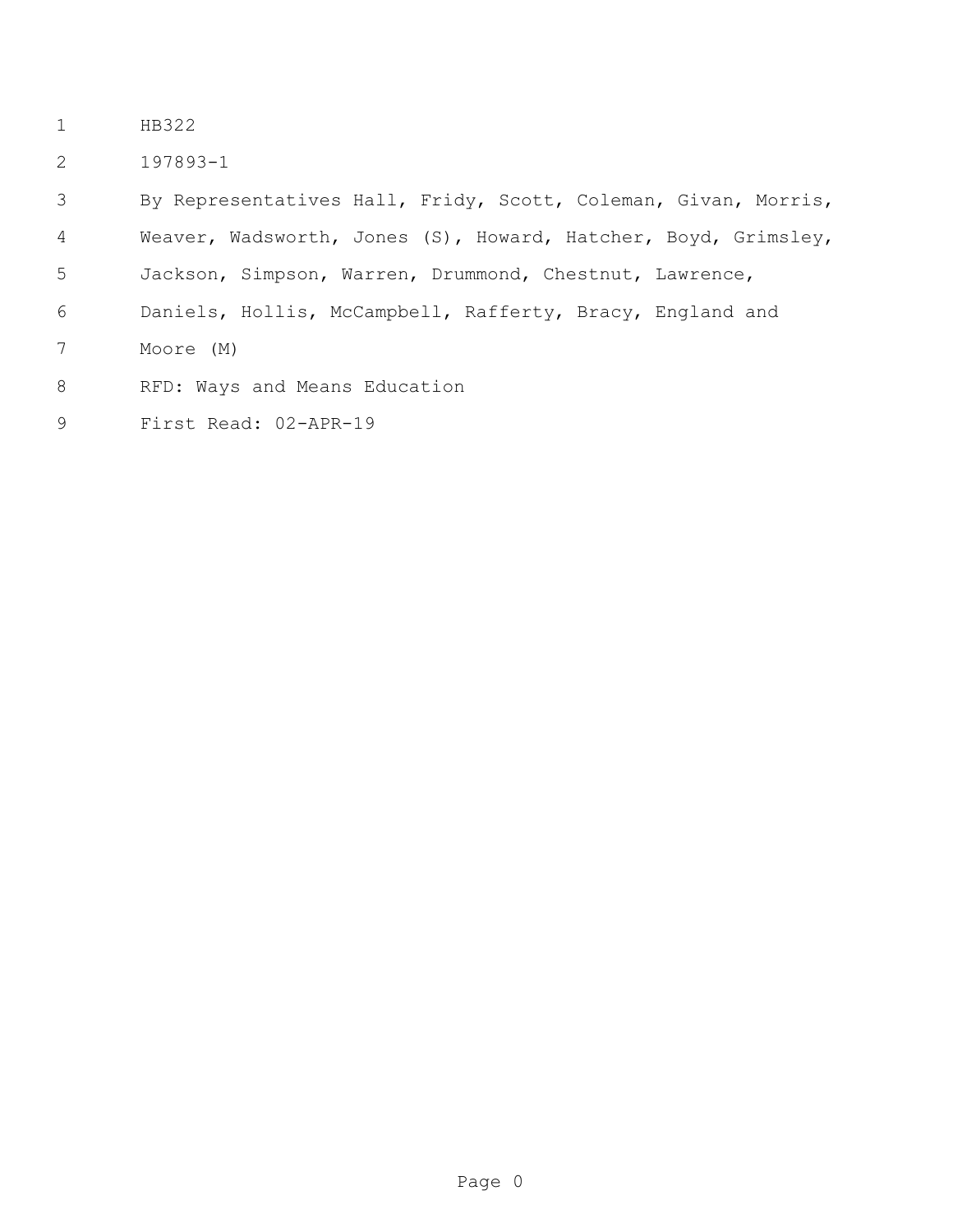| $\mathbf 1$    | 197893-1:n:03/13/2019:LSA-KF/jmb                         |
|----------------|----------------------------------------------------------|
| $\overline{2}$ |                                                          |
| 3              |                                                          |
| 4              |                                                          |
| 5              |                                                          |
| 6              |                                                          |
| 7              |                                                          |
| 8              | SYNOPSIS:<br>Under existing law, the state imposes sales |
| $\mathcal{G}$  | or use taxes upon certain persons, firms, or             |
| 10             | corporations. Sales of certain items are taxed at a      |
| 11             | reduced rate. Sales of other items are exempt from       |
| 12             | the taxes.                                               |
| 13             | This bill would exempt sales of food from                |
| 14             | the sales and use taxes beginning September 1,           |
| 15             | 2019.                                                    |
| 16             |                                                          |
| 17             | A BILL                                                   |
| 18             | TO BE ENTITLED                                           |
| 19             | AN ACT                                                   |
| 20             |                                                          |
| 21             | To exempt sales of food from the sales and use taxes     |
| 22             | beginning September 1, 2019.                             |
| 23             | BE IT ENACTED BY THE LEGISLATURE OF ALABAMA:             |
| 24             | Section 1. For purposes of Section 2 of this act,        |
| 25             | the following terms are defined as follows:              |
| 26             | (1) FOOD. Food as defined in 7 U.S.C \$2011, et seq.,    |
| 27             | for the purposes of the federal Supplemental Nutrition   |